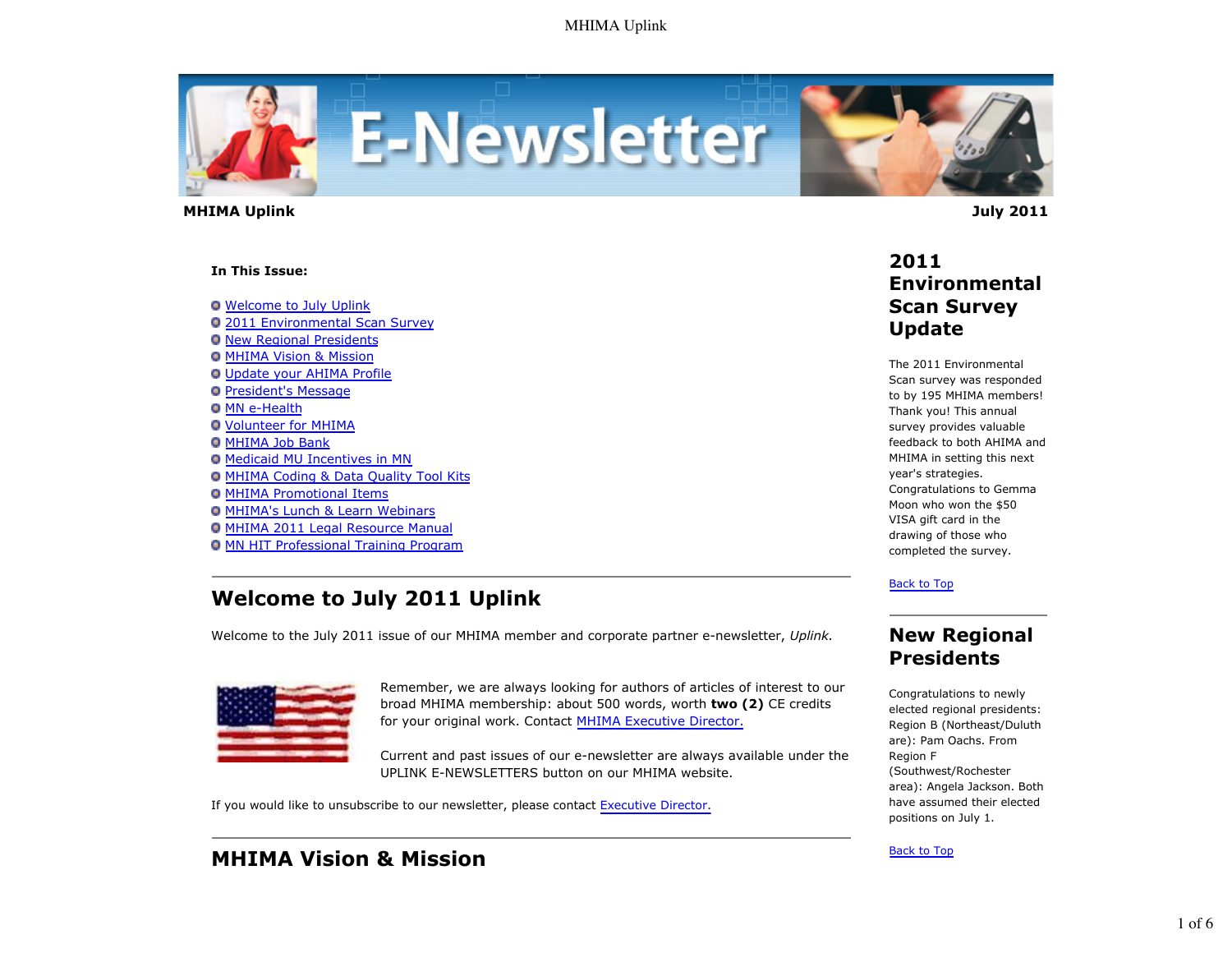**Vision:** The Minnesota Health Information Management Association, together with AHIMA, will set the standard and be the recognized leader in health information management practices, technology, education, research, and advocacy.



**Mission:** MHIMA is committed to the professional development of its members through education, networking, and life-long learning. These commitments promote high quality health information and benefit the public, health care providers, and other clinical data users.

### Back to Top

# **President's Message**

Gina Sanvik, RHIA



Gina Sanvik, RHIA AHIMA Certified ICD-10 Trainer

Welcome to Summer everyone! I hope you are all FINALLY enjoying the sunshine we are having. It has been wonderful! Just to think about three weeks ago I had two jackets on trying to enjoy my son's baseball game in the wind, cold and rain.

I am honored and proud to start this July as your 2011-2012 President of MHIMA. I feel privileged to follow the great leaders in this office. I would like to thank Sue Jensen, who has been a wonderful mentor to me and continues to be a great leader for our state. We've had the opportunity to spend a lot of time together this last year and she continues to amaze me with her knowledge and passion for our profession. She was remarkable at Capitol Hill this year, and was definitely a natural in front of the camera!

This is an active time of the year for the MHIMA Board and volunteers. Next week, the Delegates will be attending Summer Team Talks and the Leadership Conference in Chicago. These experiences are extremely valuable, as it gives the Delegates the opportunity to share strategies to move our state association forward. It also provides guidance and exceptional networking opportunities for the CSA Leaders. Then on July 29th, the annual MHIMA Strategic Planning Meeting will be held at the Allina Commons. During this time, we will be determining our state goals and the strategic work plan for this year.

Again, I am extremely honored to be serving you this next year as the MHIMA President. Together we can achieve more than originally thought possible…that's how and why volunteering for MHIMA is and has been important.

"To love what you do and feel that it matters---how could anything be more fun?" –KATHERINE

# **Keep your AHIMA Profile Current**

When is the last time you reviewed the information in your AHIMA profile? Have you changed positions? Have a new email address? Have you recently moved? These are just a few of the data elements in your AHIMA profile, and MHIMA uses this information on a regular basis.

The AHIMA member profile was recently updated and has a bit of a new look. Take a minute or two right now, visit the AHIMA Website, log in with your 7-digit AHIMA member number and your last name (capitalize the first letter!), and click on "My Profile/Dues Renewal." Review all of the sections and update the information as appropriate.

In the section for **Component State Association (CSA) Selections**, may we ask that you check "YES" to select E-mails about products and services and Postal Mailings. CSA stands for the state that you want to be associated with as an AHIMA member. MHIMA uses email and occasionally land mail as our primary means of communication, and if you check "NO" in the email or postal mail boxes,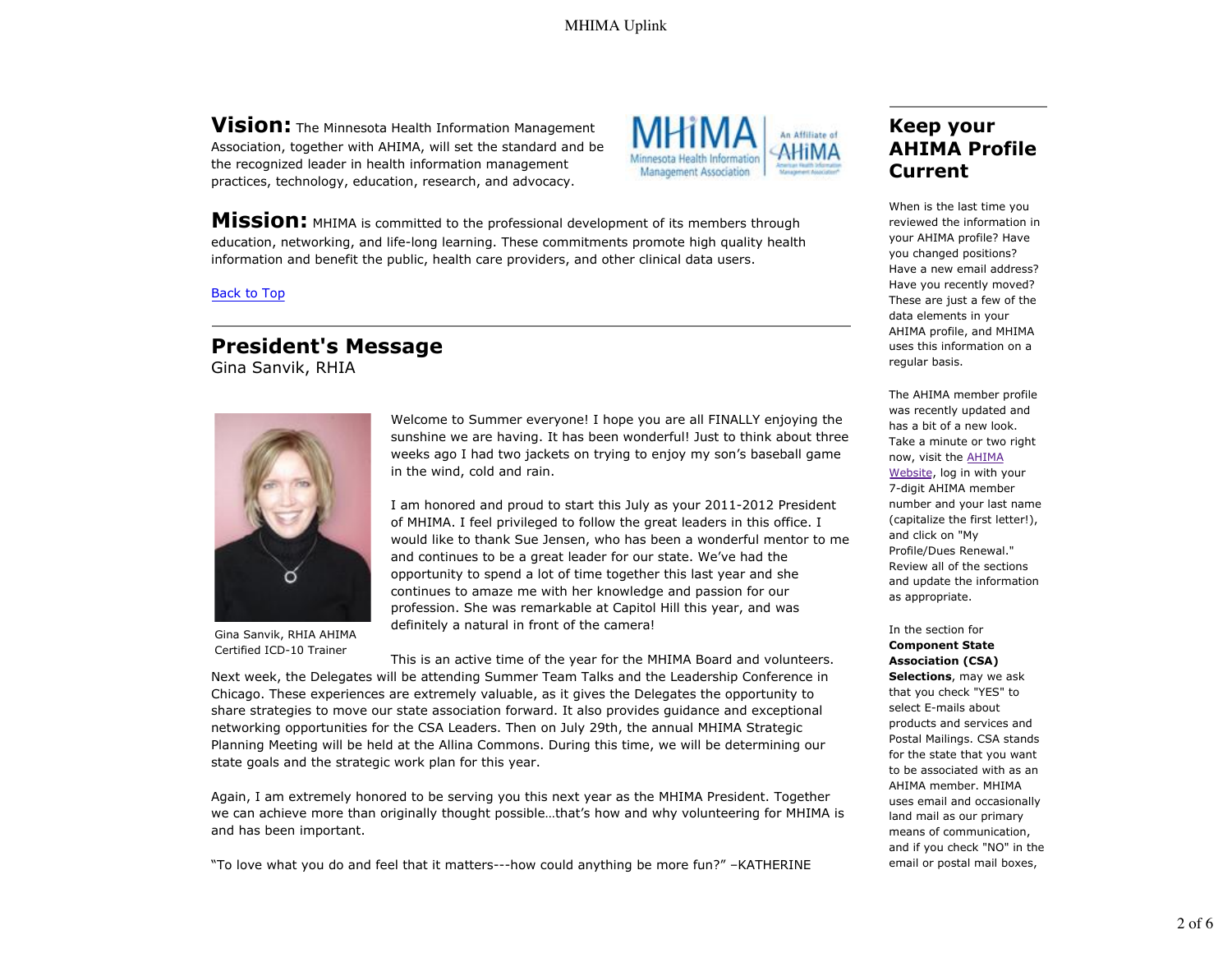GRAHAM

Back to Top

# **A Cup of Excellence: Consider Volunteering!**

Laura Blabac, RHIT

While some of us on the Marketing & Communications Committee joke a bit about our new coffeethemed volunteer descriptions as indicators of the quantity of coffee that might be needed for the task, the truth is that most of us would also admit that the satisfaction and 'nutritional value' of volunteering for MHIMA has been more than worth the caffeine jitters!

Volunteers are the glue that holds MHIMA together; without them projects would be incomplete. The experience of volunteering allows you to connect with your professional peers in fun and exciting ways, and contribute to achievements bigger than any one person can achieve alone. As mentioned in our cup of excellence brochure, as well as expressed by many speakers at MHIMA's 2011 Annual Meeting, volunteers are very needed - and the personal benefits of volunteering are many.

It is never too late to learn new skills and no reason why you should stop adding to your knowledge – it's part of what MHIMA stands for! And just because volunteer work is unpaid does not mean the skills you learn are basic. Planning and implementing a major educational or fundraising event can develop goal setting and planning and budgeting skills. Looking to improve public speaking skills? Introduce speakers at the Annual Meeting, or offer a webinar on a subject you'd love to teach about. Perhaps keeping your finger on the pulse of politics, or researching the laws that affect how we work are more your style? We have projects for that too. Volunteering can help you build upon skills you already have and use them to benefit the greater community and the profession as a whole.

Fundamentally, volunteering is about giving your time, energy and skills freely. As many of us "hooked" on the taste of volunteering have discovered, volunteering is also about having fun and enjoying the feeling of achievement about what's getting done. It's about the many relationships that begin as 'professional colleagues' and transition to 'friends.'

In today's busy society, it can be hard to think about finding time to volunteer. Life is short and time a precious commodity. However, the benefits of volunteering are enormous, and the impact you can make is incredible. As health information professionals working and living in a dynamic and critical time in healthcare, the need for volunteers becomes even greater as we seek to continue our education and advocacy, and strive to become true shapers of the future of health information management and healthcare.

And so we ask you to consider a cup of excellence, and volunteer to make a difference. Check out our Volunteer Here webpage for a sample of the projects we've had. Many of these will continue into the coming year. If you prefer, download the MHIMA Volunteer form, fill it out and return it to us. And if you have suggestions for projects for the future, we'd love to hear your thoughts on those, too.

you won't receive either type of communication from us. Thank you!

#### Back to Top

## **Staying Up To Date with MN e-Health**

If you aren't receiving the weekly electronic MN e-Health Update newsletter, consider signing up for it. This will keep you up to date on issues related to e-Health, including HITECH, Meaningful Use, Privacy & Security and others, as well as provide links to e-Health resources available for your use. To subscribe, click here.

Back to Top

# **MHIMA Job Bank**

Are you seeking a job? Are you an employer looking for a potential employee? Is your facility looking for someone with a skill set of MHIMA members? Be sure to check out the MHIMA Job Bank Network on our website, which continues to be very popular and new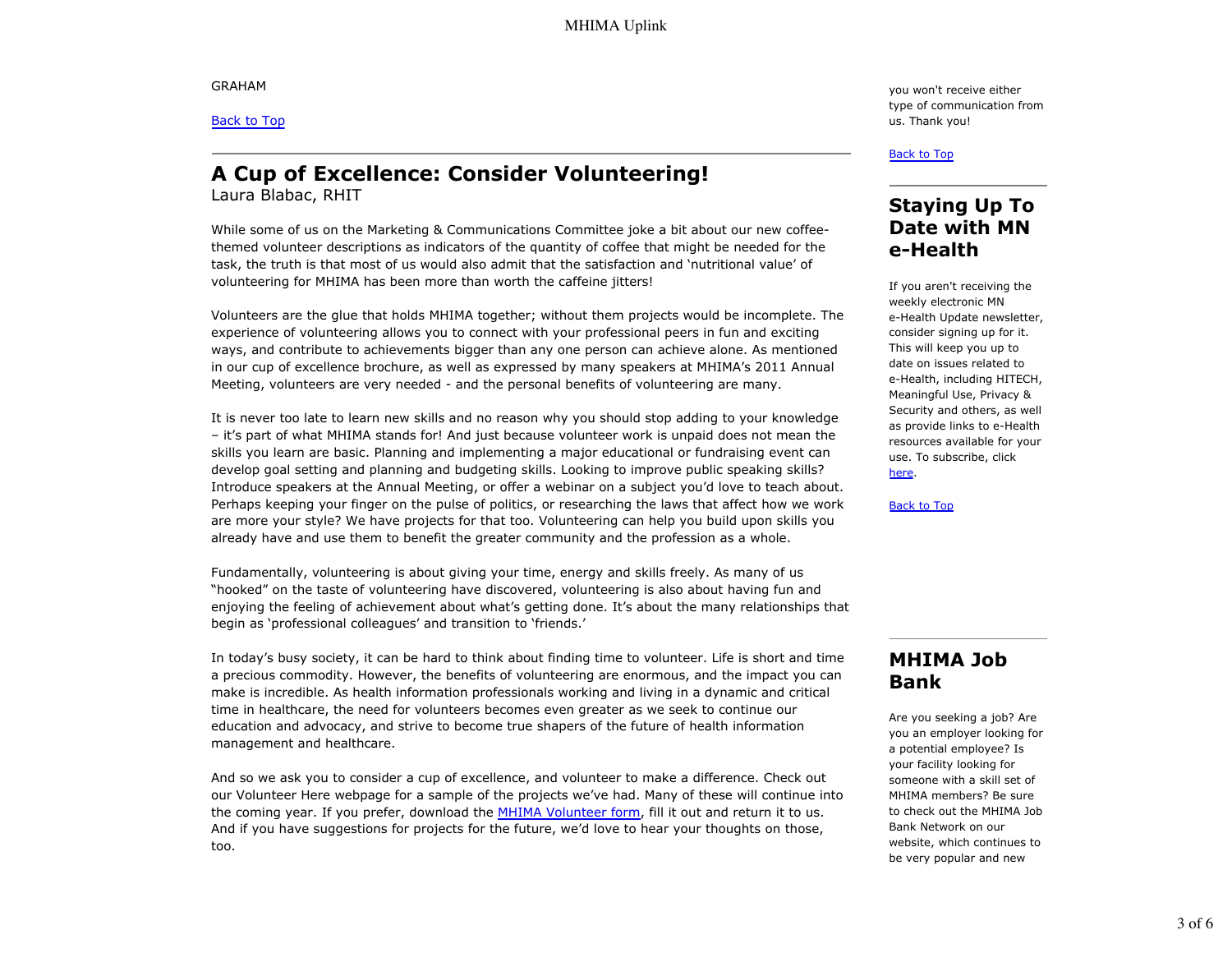# **An Opportunity for Advocacy**

In a recent communication from REACH (the HIT regional extension center for MN and ND), it was noted that the MN Medicaid EHR meaningful use incentive funding is in an uncertain and precarious position, given the situtation with the state budget. Their communication noted that funding for the EHR incentives program was, and remains, included in Governor Dayton's budget; however, neither the MN Senate or House budgets include funding for the EHR incentives program.

According to REACH, in order to draw down the 90% federal administrative match, the 10% state contribution is needed. If the required matching monies are not funded at the state level, the ability of physicians and hospitals to adopt and become meaningful users of EHRs will be hampered. They state "Having interoperable EHRs, a goal of our state, will reduce costs, reduce redundant tests, improve the ability to measure the quality and safety of care and bring jobs into our state. Bypassing this incentive will make it that much harder for practices in underserved areas, supporting our most needy patients, to adopt this technology and realize its benefits. The 90% federal match makes this a good investment for the state. Without the match, Minnesota risks falling behind other states. At nearly \$64,000 per eligible provider, this is an important incentive to help cover the expenses to advance electronic health record technology. This only impacts Medicaid incentives, Medicare incentives are not impacted."

Want more information on the Medicaid incentives? Click here.

If you believe the benefits derived from interoperable EHRs are important to maintaining a strong health care delivery system in Minnesota in the future, this is a chance for you to let your state leaders and policymakers know. Contact them today.

### Back to Top

## **MHIMA's Lunch & Learn Webinars**



MHIMA's Lunch & Learn Webinars have concluded for the summer. All webinars from this past year have been recorded and a DVD is available for purchase if you could not attend the live event. Visit the MHIMA website and click on the HIM Education button/Online Learning for complete details on the "live" events as well as ordering recorded webinars.

Archived versions are now available for \$49 for members, or a package of three for \$129.

The MHIMA webinar series is an opportunity to pick up needed information as well as earn CEUs at a very reasonable rate, and our presentations reach our members all across the state. We hope you take advantage of our archived webcasts!

positions are being posted on a regular basis. Here, you'll find information about registering as a "Job Seeker" or as an "Employer". New positions are posted frequently, so check us out often!

**Job Seekers:** There is no fee to register.

**Employers:** Job posting fees are very reasonable and reach all of our MHIMA membership. E-blasts of job announcements are also available for purchase.

Click Here to visit the MHIMA Job Bank.

#### Back to Top

**MHIMA Coding & Data Quality Roundtable Tool**

### **Kits**

The MHIMA Coding & Data Quality Committee's newest PowerPoint presentation, including case study questions, is **"Neoplasms - Carcinoid Tumor"** There is an accompanying case study answer presentation. This is one of several "tool kits" developed for use by MHIMA members to support coding education and discussion in your facilities and at your regional meetings.

Is there a tool kit topic that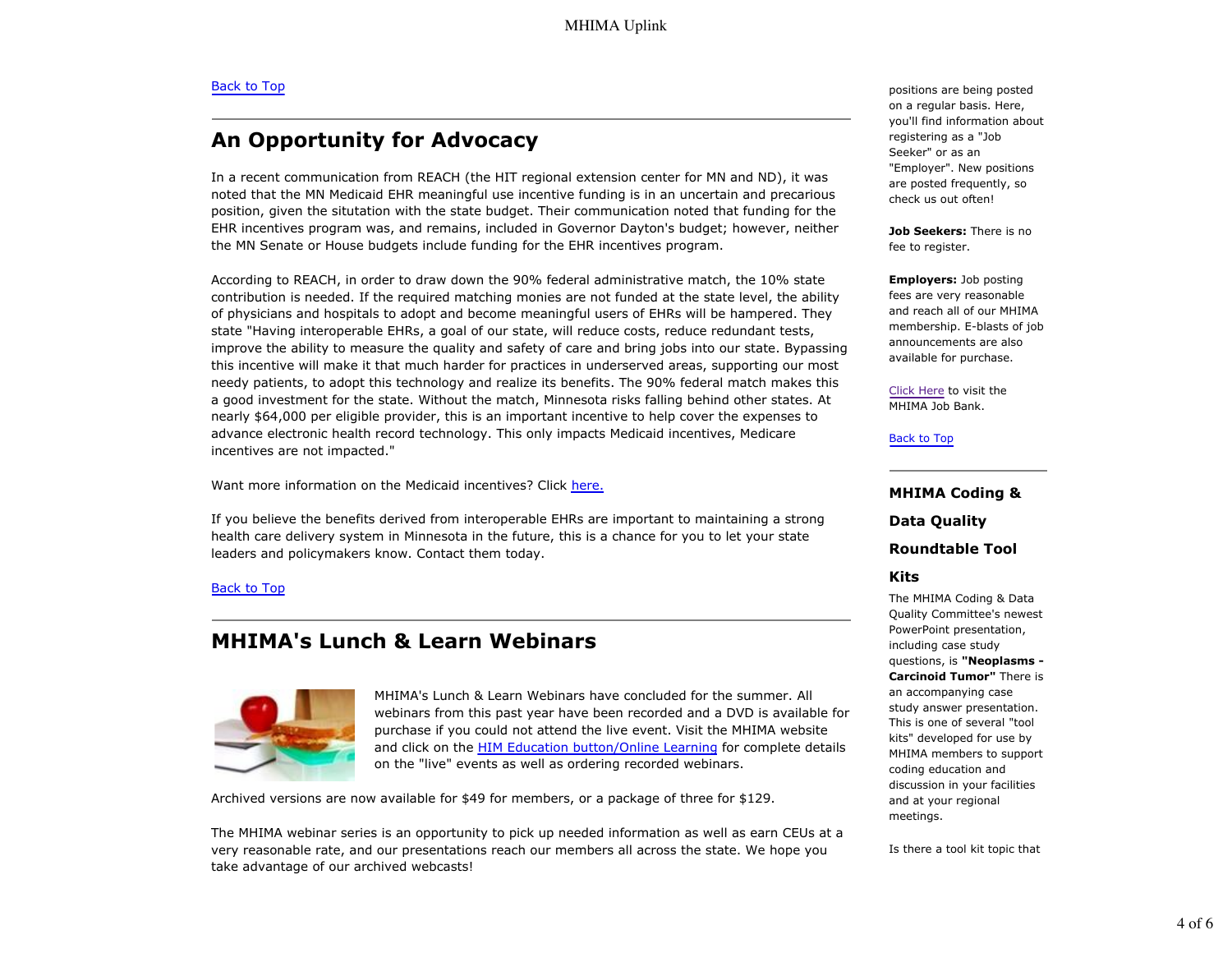### Back to Top

# **MHIMA 2011 Legal Resource Manual is Here!**

Great News! The 2011 Legal Resource Manual is available for order and we have new pricing!

Updates from the last 2009 version include consents, affiliate record sharing, ID fraud/theft, breach of information, ROI updates, and issues related to the use, regulation, correction, etc. of the EHR. It includes the laws and rules that address the majority of issues that may arise with respect to health information practice. As one member states, "This is truly a valuable resource for anyone that works with health care." It's a compilation of best practices and experience of HIM professionals and the facilities they represent in Minnesota, and again it's had legal review. All HIM Departments should have this Manual in their office for ready reference.

Our thanks and appreciation to the 2011 Legal Resource Manual team led by Heidi Onsted and Chris Bushaw for their extensive work in making this updated resource available for you.

MHIMA also thanks IOD, Incorporated, one of our corporate partners, for reproducing our 2011 Manual CD.

- \$150 MHIMA/AHIMA members (tax-exempt organizations)
- \$200 non-members (tax-exempt)

• \$90 student members of AHIMA with MN as their designated state and enrolled in a tax exempt educational program

Individuals ordering from organizations who are not MN sales-tax exempt will be charged MN sales tax in addition to the prices listed above.

For more information and to order, click here.

Back to Top

# **MN HIT Professional Training Program**

Normandale Community College is currently recruiting students for the Health IT Professional Training Program, a 6-month ARRA-HITECH funded HIT program focused on job-specific training for one of four workforce roles in the field of HIT. This training incorporates "hard" technical skills as well as "soft" skills such as problem solving, decision making, time management, etc. The program is offered as an online, distance learning program with intermittent face-to-face meetings.

If you have a background and/or education in any of these areas, you would be a good candidate for this program:

• IT professions

needs to be developed? Let your needs be known. Contact Angela Jackson.

The general "Do It Yourself" PowerPoint tool kit gives you the guidelines to set up a coding roundtable.

Additional tool kits on specific topics that have been developed and are available include Interventional Radiology, E&M, Heart Failure, updated Present on Admission (POA) and Aftercare vs Follow Up.

All are available on the Coding and Data Quality

button on the MHIMA website. Watch for additional toolkits as they are developed!

And a reminder about your general coding questions: You are encouraged to use AHIMA's Coding CoPs for coding related questions. There is a general coding CoP community for coders as well as several for specific coding areas. These CoPs are a great resource for submitting coding questions and participating in the discussion threads surrounding the questions of others. To participate in these CoPs, Click Here.

### Back to Top

### **MHIMA Promotional Items**